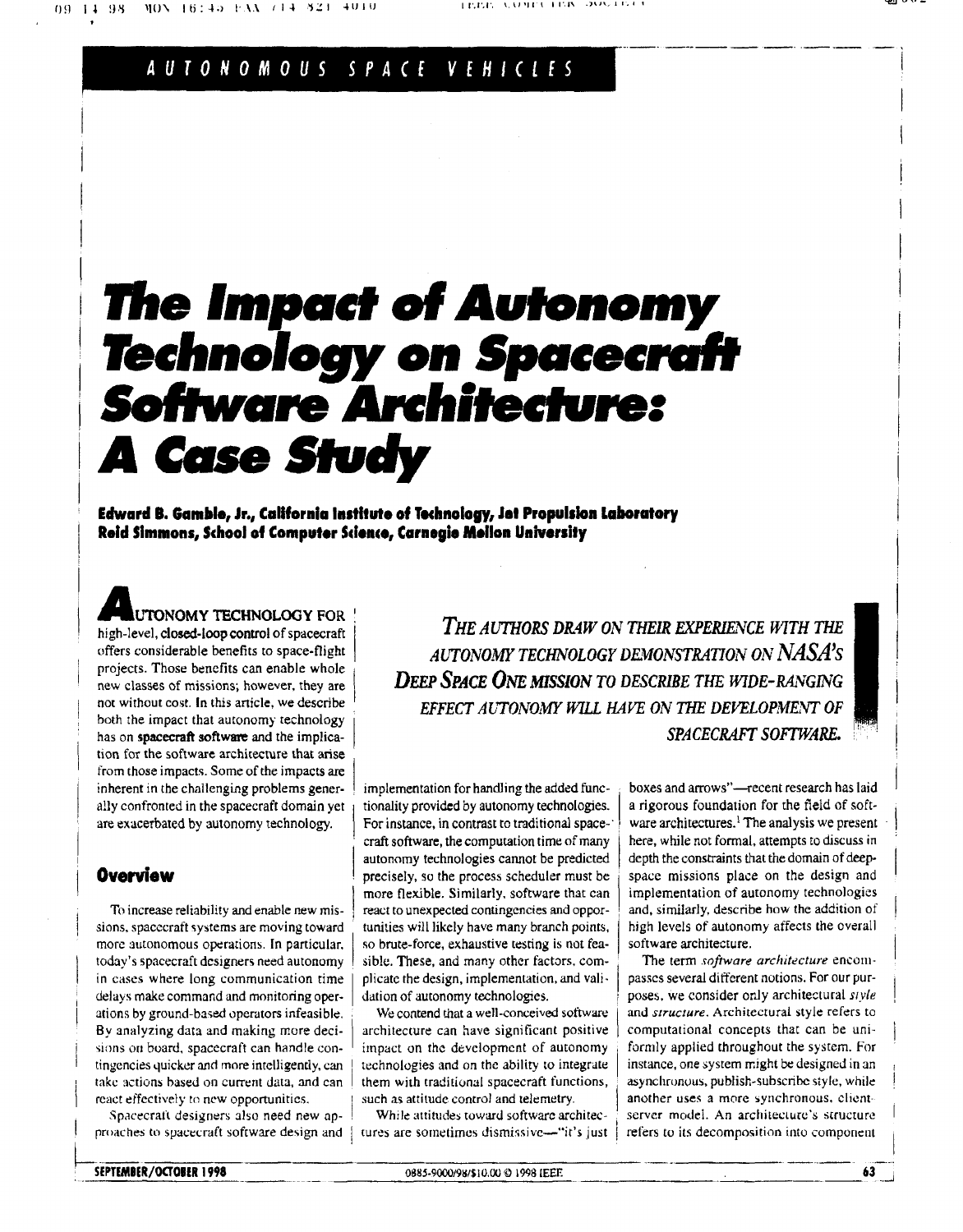I

I

I

I 1

!

I

I

I

parts. **This** includes specifying the functional behavior of individual components and interfaces between components, to indicate both information and control flow. For hierarchically structured systems, the architecture specifies the levels of abstraction and how the various layers are decomposed.

**A** well-defined architecture gives the software developer a number of advantages in design, implementation, testing, and maintenance. From a software design perspective, both the style and structure of an architecture are very important. The architectural style several constraints that make spacecraft **process.** often greatly influences how components | autonomy particularly challenging. These inputs.<sup>2</sup> A well-defined architectural structure lets us develop syskms in **a modular, dis**  integration will be facilitated by careful *A* GOOD ARCHITECTURE and unanticipated events is very high. Prob-

**From an implementation point of view,<br>chitectural styles, can make it easier to BO SIMPLE THINGS IN THE** architectural styles can make it easier to *DO SIMPLE THINGS IN THE* by design flaws or unexpected environmenimplement a design by providing standard-<br>ized languages, code libraries, and tools tai-<br>lored for the particular style. In essence, these **CLUDING ONE FROM DOING** be able to detect any and all such problems lored for the particular style. In essence, these *CLUDING ONE FROM DOING* be able to detect any and all such problems languages, libraries, and tools encapsulate MORE COMPLEX TASKS. and deal with them, at some level. This can architectural style needs. Common examples a *sufe* spacecraft state (where resource use is include languages and tools for object- minimized and Earth telecommunications is oriented programming and code libraries for I distant, and the scientific missions exacting: I enabled), up *to* autonomously dealing with ing). For spacecraft architectures. other types of packages might be used to support teleme**try.** exception handling. sensor management, and so forth. In addition to simplifying implementation. such tools can facilitate validation and verification, because they themselves **are** often reliable and well-tested. interprocess communication (message pass- 1 and that spacecraft are highly complex and

Finally, a well-structured architecture can facilitate system maintenance. Because the function of, and interfaces between, components are weil-specified. we can replace components without fretting about how the replacements will affect the **rest** of the system (note, however, that this is less true for tightly coupled systems, which is the case for many spacecraft systems).

In essence. architectures provide constraints on how problems should be tecture, **some** things **are** hard to do or express, and some arc easy. **A** good architecture should **make** ir simple to do simple things in the domain, while not precluding one from

## Challenges *of* **spacewaft autonomy**

In general, bui!ding autonomous systems is a challenge. Autonomous systems *must*  create and execute plans of action to achieve high-level goals. while also maintaining the ability to react, in real timc, to unexpected contingencies. Often, they must choose between conflicting goals and deal with

Integration with the racinitated by earchitectural<br>
detailing of functionality and interfaces.<br>
From an implementation point of view,<br>
architectural styles can make it easier to<br>
implement a design by providing standard-<br>

sophisticated mechanisms.

I

i

I

!

I

1

I

I

I

**Limited resources.** Probably the most significant factor in controlIing deep-space spacecraft, either manually or autonomously, is that resources are very limited **and** so must be **used** with maximum efficiency. For deepspace missions in particular, the maximum available electrical power typically cannot run dl **the** spacecraft's devices simultane**ously.** Usually, to run one piece of equipment (such **as** a science instrument, motor, ur **transmirter),** other devices must be turned off. **A** similar situation occurs for the solid-state recorder (storage) devices, which for deepspace missions generally have insufficient space missions generary have insurrecent<br>capacity to hold all the relevant science and<br>engineering data simultaneously.<br>Fuel (for propulsion) is another highly lim-<br>ited spacecraft resource. This case is someengineering data simultaneously.

approached and solved. In any given archi- Fuel (for propulsion) is another highly limwhat different from the power situation in that the fuel resource is finite -after it is used up; thruster or main engine firing is no longer doing more complcx **tasks.** ' possible. Decisions about when **and** how to i landmg on comets or asteroids.

use fuel (such **as** for course corrections or orbit insertions) must he made in such a way as to guarantee that sufficient rescrves will be avaiilable for later pats of the mission. including unexpected Contingencies.

resource conflicts. memories must be radiation hardened, an The domain of deep-space missions adds  $\parallel$  expensive and time-consuming development Finally, computation itself is a limited onboard resource. Spacecraft computers typically lag several generations hehind commercial products, both due to power lirnitations and because onboard CPLs and

behave and interact with one another. For constraints relate to the facts that it is very **Reliability.** Given the vast distances instance, a publish-subscribe style has impli- expensive to launch mass into space; that the involved, deep-space missions tend to be cations for the need to maintain internal state **I** space environment is harsh, the destinations **I** very long. The Pathfinder mission to Mars and how a component reacts to unexpected **and a component reacts to unexpected** was a relatively short hop-six months travel. More typical are missions such as Cassini (six years to Saturn). During this tributed fashion, with the expectation that  $A_{\text{GOOD}}$  extended time, the probability of unexpected<br>integration will be facilitated by careful  $A_{\text{GOOD}}$  ARCHITECTURE detailing of functionality and interfaces. *SHOULD MAKE IT SIMPLE TO* lems can arise from hardware or software left and implementation point of view. **SHOULD MAKE IT SIMPLE TO** lems can arise from hardware or software

patterns of computation that the particular *lMOM COMPUTER HOMA* range from the basic response of achieving the situation. Recovery strategies must consider how the solutions will affect other spacecraft accivities. For instance. **if** the spacecraft is in the midst of a critical orbitinsertion activity, achieving a safe spacecraft state is not an option.

> Another factor complicating recovery from failures is that, to save cost, many spacecraft have limited hardware redundancy. **Thus,** when problems occur, the only available solution might lead to reduced **sys**tem functionality. For instance, if a thruster fails, and the spacecraft has no back-up thrusters, the system will have to **operate** in a degraded mode, perhaps with reduced turn rate and stability.

**Spacecraft dynamics.** Spacecraft *are* **con**stantly moving and events are continually occurring that must be handled in a timely fashion. To complicate matters, in many situations we do not completely understand the spacecraft dynamics. This is particularly true for new types of space missions, such as

 $64$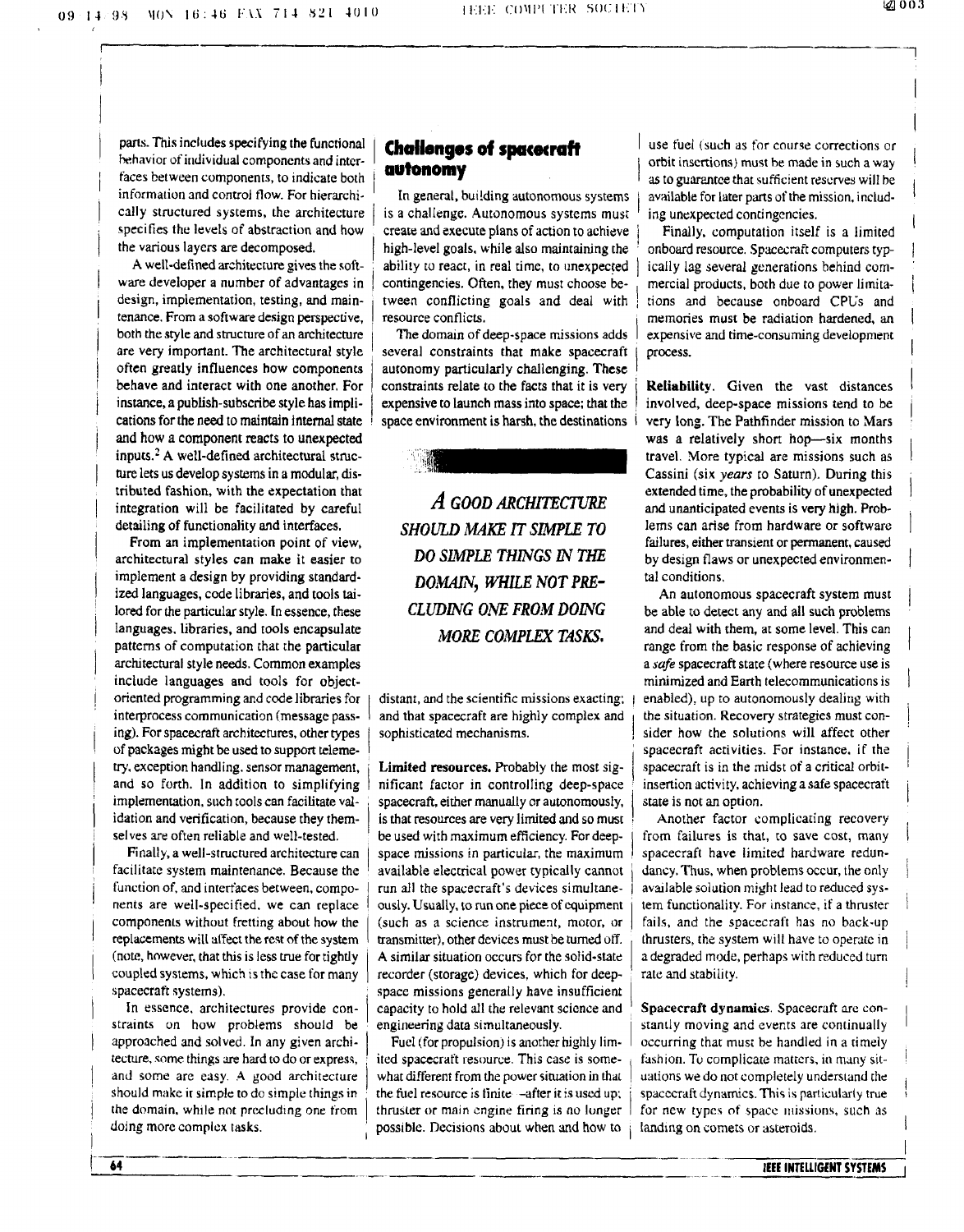I

I

I

j

!

I !

I

i

i

i

I

I

!

i

1

I

!

!

I

I

I

I

I

'The **most** critical challenge imposed by spacecraft dynamics, however, *is that actions* might have irreversible effects. For instance, if a spacecraft misses an orbit insertion, it gets no second chance. Often, spacecraft systems must take likely contingencies into account. For instance, in doing an orbit insertion, the autonomy system should consider the possibility that the main engine will fail and include commands to prepare the backup | nology that NASA will demonstrate on the engine (such as by preheating its compo- 1 Deep Space One mission. DS1, which will nents) well in advance. Otherwise, by the  $\parallel$  include an asteroid and comet flyby, is the time it discovers that the main engine has  $\parallel$  first in a series of technology demonstration failed, the system will not have enough time to prepare the backup. $3$ 

Science **mission.** Fundamentally, deep-space spacecraft are science-delivery platforms. It does not matter if the autonomy system successfully controls the spacecraft for 90% of the time if it fails to **acquire** the anticipated science data. Given the nature of science opportunities, a deep-space mission is one of long stretches of relative quiet punctuated by short periods of intense activity. In such situations, there are usually more science opportunities than the mission can accommodate, so spacecraft systems must be **ahle**  *to* prioritize actions and use resources effectively in these critical periods.

**Also, by** its very nature, scientific discovery is unpredictable. Analysis of data leads to new insights, but also leads to new questions to be answered. Enexpected opportuni:ies often arise that **are** of immense scientific interest (witness the Levy-Shoemaker comet, the discovery of volcances on Io, or the observation of the moon Dactyl orbiting about the asteroid Ida). **It** is important to scientists that the spacecraft be able to readily adapt to new mission goals.

**Sociologieal issues.** Like many complex systems, spacecraft systems are designed, developed. and validated by large teams of technical experts. The teams might be spatially dispersed and certainly have a wide variety of backgrounds. Concepts and terminology must be shared across groups and be easily accessible to all.

Autonomy technologies **also** affect ground operations. Ground-operations personnel have deep expertise in controlling, monitoring, and diagnosing spacecraft. They are **used** to beiny **able to** predict, *?o* **a very**  high level of detail, how the spacecraft will act. Thus, it is important that the autonomy technologies be seen to have predictable

behavior, at least at some level of abstraction. In addition, ground personnel must be able to easily assume control when rhe autonomy software does not operate as anticipated.

### The remote agent architecture

The Remote Agent is an autonomy techmissions within NASA's New Millennium **Program.** Other deepspace **missions** in **the NMP** include a Mars surfacc penetrator **(DS2),** multispacecraft interferometry (DS3), and a comet lander mission **(DS4).** Because these NMP missions **are** designed for technology demonstration, they deemphasize science objectives and *so* can tolerate significantly more **risk.** On DS **1,** for example, there are **12** technologies for demonstration.

The RA demonstration on DS1 occurs over a two-week period during a thrustingcruise mission phase. On **DS 1,** thrusting cruise requires

- $\bullet$ navigation, to measure the relative position and velocity between the spacecraft and the target asteroid,
- $\bullet$ attitude control, to stably direct the spacecraft toward the target and orient the spacecraft for ground communication, and



**Figure** 1. **The Remota Agent components.** 

propulsion, **LO** accelerate the spacecraft along its path to the target.

Within *che* two-week period, the **RA** demonstration will run twice. The **first** 12-hour phase is designed to allow the **DS1** ground opcrations team to gain confidence in the RA technology. In this phase. the spacecraft will have continuous antenna coverage *so* that were anything to go wrong the ground team could easily reestabiish spacecraft safety. **Also,** planning **will** not be performed onboard; rather, a fully validated plan will be uplinked to the **RA** and executed by the EXEC. in the second six-day phase, onboard planning is performed with goals designed to achieve thrusting cruise, as itemized above. During the both phases, faults **are** artificially injected into the **RA** so as to demonstrate closed-loop control and the resulting robust execution.

**The RA components.** The RA consists of three major components? **The** *Smart Ekecurive (EXEC)* robustly executes **plans** and fault recovery strategies, monitors constraints and runtime resource usage, and coordinates the top-level commanding loop. The *Planner/ Scheduler* **(PS)** merges ground-supplied mission goals with the current spacecraft state and produces a coordinated set of timedelimited activities that the EXEC performs. The *Mode Identification and Reconfigururion* **(MIR)** component performs modeibased fault diagnosis based on **the** monitored spacecraft state and, when requested by the EXEC in response *to* a fault, provides plausible commands to recover to the desired state.

The three RA components are closely coordinated (Figure 1). In the top-level command loop that supports autonomous planning, the **EXEC** builds plan requests based on the current spacecraft state, issues **a** plan request to PS (which then merges the state with the mission *goals),* receives a **reply** from PS with the completed plan. and robustly performs the activities coordinated by the planner. [fa fault occur\, the **EXEC** builds **a**  recovery request with the desired spacecraft state. **requests a** recovery from MIR that will restore the desired state, receives a reply from **MIH** with a command **for** recovery (if one exists), performs the recovcry, and conrinucs with the plan activities.

The RA components interact with actuators, sensors, and planning experts. Actuators perform actions based on commands.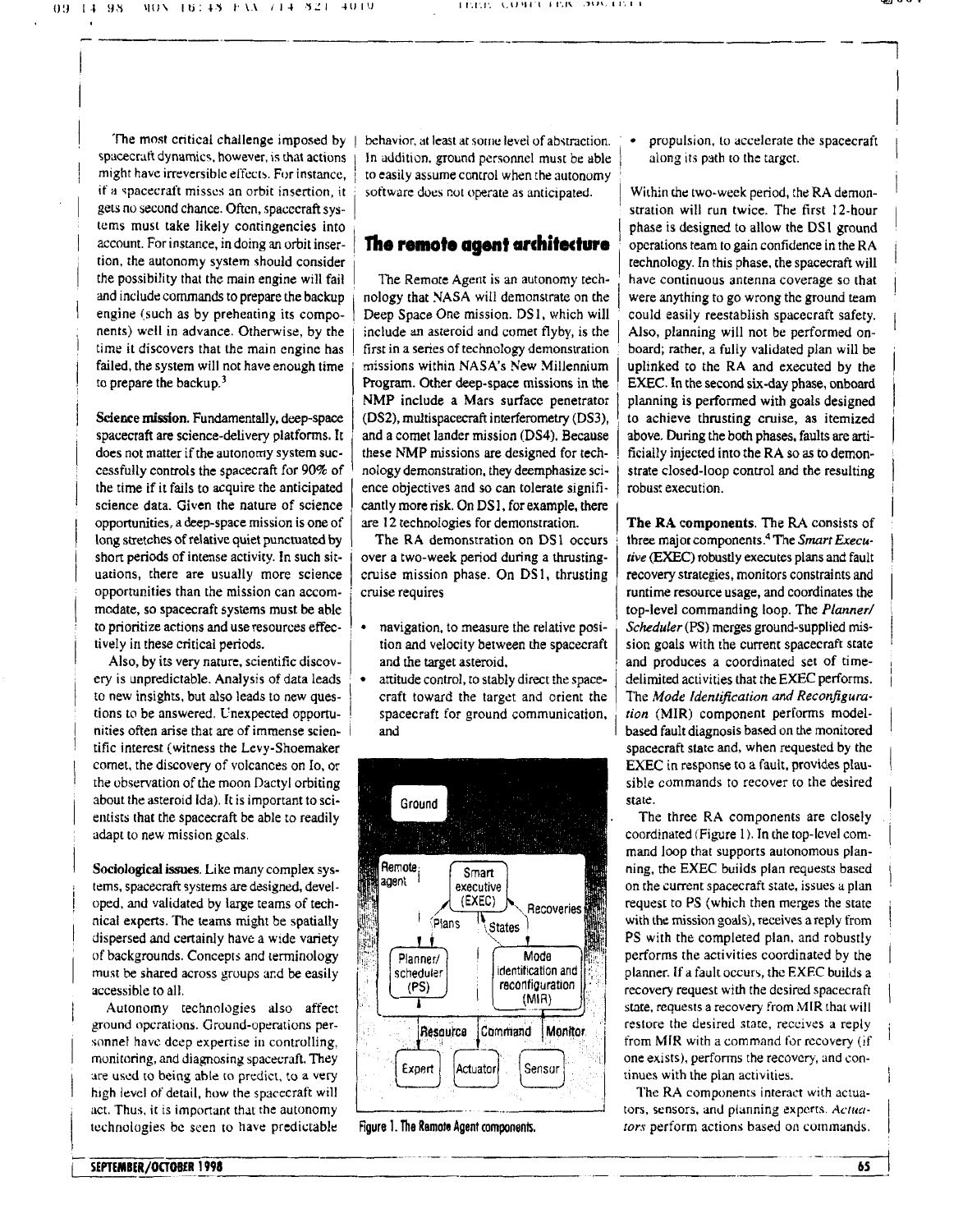The actuators themselves can be as low-level  $\parallel$  commands to restore the spacecraft to a safe  $\parallel$  implications that we do not describe here.) as a single switch or as high-level as the atti- state where fuel and power resouces are tude control system (where a typical com- | maintained, where thermal constraints are | Weak *coupling*. The RA architecture is funmand would be to orient that spacecraft at a satisfied, and where communication with damentally weakly coupled. The architecture given celestial body). *Sensors* provide data | Earth is established. Many of the commands | *Weak coupling*. The RA architecture is funded control system (where a typical commandial communication with | damentally weakly that can be combined in numerous ways to 1 issued will not be confirmed, so robust exe- scribe, query-response message passing for ascertain the state of the spacecraft. *Planning*  $\vert$  cution relies on the detailed crafting of the *experts* provide estimates of resources (elec-  $\vert$  command sequences. trical power, thruster propellant, turn duration) required to perform spacecraft actions.

**Standard tlight software components.**  Standard *flight software* (FSW) for deepspace missions (those beyond lunar orbit) typically have **an** onboard. open-loop, temporally-based command sequencer. Given a list of time-tagged commands. the sequencer issues the commands at the specified **times**  without regard to their results. Only after the results have been teiemerered to Earth can ground personnel ascertain the sequence's success. FIight software engineers achieve robust execution not with runtime flexibility but rather by detailed hand-crafting of the sequences based on accurate spacecraft-performance models and by extensive tests in suitable test environments.

**At** a very abstract level, standard **FSW**  consists of drivers, managers, and subsystems *(see* Figure **2).** *Drivers* are essentidly the software device drivers that **operate at** the level of bus transactions (memory accesses, for example). *Managers* encapsulate bus communication (so that devices on different hardware buses use a simjlar software interface), produce telemetry, utilize nonvolatile memory for persistent parameters. close some hard real-time loops, and generally map to a single device driver. Managers provide an increment in the software's hierarchical structure because there are usually some interdevice interactions. *Subsystems*  coordinate activities involving several managers and close higher-level control loops. The flight software does not explicitly represent all subsystems. Subsystems such as navigation, propulsion, and science generally require ground personnel for closed-loop control (although for DS1, one technology scheduled for validation is onboard, autonomous optical navigation). Other subsystems, such as attitude control (ACS) and fault protection **(FP),** are explicitly representcd and do exhibil closed-loop control.

The fault-protection subsystem is charged with ensuring the spacecraft viability. **Tf** the spacecraft state indicates an off-nominal, dangerous situation, fault protection issues

**The** attitude-control subsystem must stably point the spacecraft and its devices toward desired celestial targets. For solar-electric powered spacecraft, the solar panels **must**  face the **sun** (except when alternate power, such **as** a battery, **is** available); cameras must point toward planets for science observations; and antennas must aim at the **Earth** or other communication sites. such **as** a lander.

*INDEED, THE SEVERE RE-***SOURCE CONSTRAINTS ON** *DEEP-SPACE MiSSlQNS SUGGEST THAT A SINGLE ARCHITECTURE MIGHT NOT BE* **SUFFICIENT FOR THE VARIETY** *OF* **MISSIONS.** 

Closed-loop control **is** possible because stellar-reference units and sun semors, combined with spacecraft geometry measurements and trajectory projections, provide the relative positions and orientations between spacecraft hardware components and the celestial targets. Rotation rate and acceleration sensors provide the basis for precise, stable pointing.

'

!

RA **on DS1 architectural issues.** The **RA**  on **DSI** provides onboard, high-level, closedloop control of a spacecraft, while also replacing :hc standard **FSW** components of fault-protection, command sequencing, and portions of ground-based planning. Some architectural issues arise from both the purticulars of *the* **RA** and the fundamental nature of closed-loop control. (The discussion of these issues that follows is based on architectural issues that applied prior to March **I997** when the **RA** was the nominal control subsystem for DS1. The post-March redi- spacecraft autonomy architectures should be rection, whereby the RA was rescoped as a 1 weakly coupled. Rather, the limited resources two-week experiment, had architectural  $\parallel$  on spacecraft suggest that strong coupling,

all communication within the RA and between the **RA** and the **DS** 1 flight software. (Communication between the RA *and* **DS1** flight software changed after the March 1997 redirection.) The need for a weakly coupled architectural style **arose** from a number of goals:

- *Minimally impact FSW components.*  Because the **RA is** functionally similar to standard ground-based command sequencing and onboard fault protection, the **FSW** components **need** only provide additional feedback directly *to* the **RA,** rather than into the Earth-bound telemetry stream. The distinction between the dynamic command sequencing performed by the RA and the time-tagged commands in standard **FSW** *does* **not** significantly affect **FSW** command interfaces.
- \* *Enable concurrent, largely independent development teams.* Interfaces were specified based on little shared code other than the messaging infrastructure. Thus, there is little serialization of the development process while waiting for a large amount of infrastructure to be provided. Instead, the development teams develop their own infrastructure, customize it for the team's own needs, and proceed with the work of providing their component's functionality.
- Support multiple implementation lan*guages.* While the non-RA flight software is implemented in the **C** programming language, the RA is implemented in CommonLisp (Harlequin, inc. supplied the flight version). The choice of Lisp was based both on its natural support for **RA**  technologics **arld** the fact that the **RA** prototype had been written in Lisp **(and** the compressed developnisnt schedule *of*  DSI prevented significant rewrites of existing code).

The DS1 development software team originally believed that a weakly coupled architecture supporting these three goals would enable the DS **1** RA *to* **he** produced on **the** compressed schedule and within the cost-capped limitations that face **DSI.** However. not all The sense of that a weakly contract that a weakly contract the DS1 RA to be produce sessed schedule and within the interact sense of the DS1. However, the limit of the sense of the sense of the sense of the sense of the se

66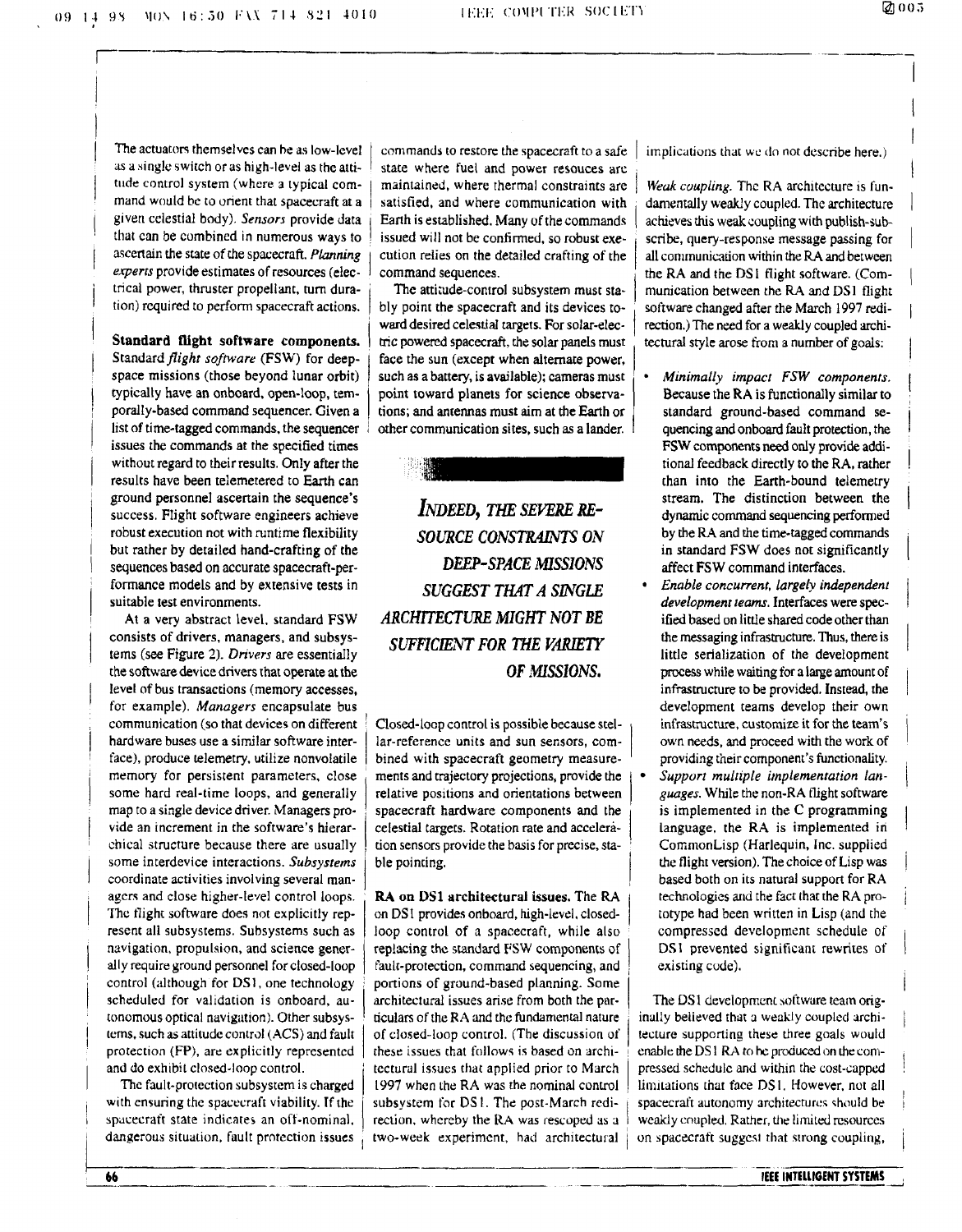I

I

i

r

while maintaining other architectural features I Modularity. Autonomy affects modularity thally the opposite of encapsulation-in-

fications between the RA and the standard <sup>1</sup> ally designed, developed, and delivered,<sup>6</sup> Increased visibility therefore suggests FSW on DS1 is highly. By *recursive*, we which is a highly local view. For example, a archit mean that two subsystems need to know  $\frac{1}{1}$  high-level autonomy system such as MIR  $\frac{1}{1}$  declarative programming. The models both about the interfaces of the other. For exam- 1 uses inputs from numerous, sensors, models ple, the **RA** commands attitude control and attitude control responds by invoking sensor update functions specified in the **RA** interface. Avoiding recursive interfaces is important for modularity concerns in light **of**  closed-loop control and can be achieved with simple polling or *callback* patterns. *Nonfunctional requirements.* Nonfunctional requirements **are** those system requirements not *directly* related to system functionality.<sup>5</sup> These requirements capture the shared context within which development will occur. They include shared models, tools, and code. Mainly as a consequence of the weakly cou-<br>
pled architecture, RA development did not  $\cdot$  a high-level part with configurability, pled architecture, RA development did not  $\cdot$  a high-level part with configurability,  $\cdot$  *Fault protection.* Autonomy systems affect incorporate many of the relevant nonfunc- commandability, goals, and global mod- fault-protection configurability because an<br>tional requirements. For instance, in the area els—provided by system engineers, and appropriate tional requirements. For instance, in the area of models, the various **RA** components used  $\mathbf{a} \cdot \mathbf{a}$  skew level with the inferencing eninconsistent state transition diagrams; in the gine-provided by autonomy software area of **tools**, different C and Lisp compilers engineers. were used; in the area of code, multiple versions of the same functions were implemented. This lack of adhering to nonfunctional requirements significantly affected DS 1's development. The impact was felt mainly during the software-integration process, which quickly exposed inconsistent assumptions.

### **Architectural impacts and implications**

**The** challenging nature **of** spacecraft and the **ambitious** goals of autonomy systems significantly affect spacecraft software. **Some** impacts arise primarily from spacecraft's challenging **nature** hut are exacerbated by autonomy systems. Others are due primari!y :o autonomy itself. In the following, we describe thc impacts **and** implications that autonomy can have cn spacecraft software. We don't intend, however, to provide architectural solutions to all the impacts described. Indeed. *the* severe resource constraints on deep-space missions suggest that a single architecture might not be sufficient for all **I I was all I Managers** types *of* missions. Highly customizablc and reusable architectural frameworks are an active topic in spacecraft software design. Figure 2. Standard flight software components.

*lnterface specification*. The interface speci-  $\vert$  that software components can be individu- through the interface. of spacecraft devices and systems, the environment and its physical interactions, and inference engines to infer some aspects of the spacecraft's state. Modularity, on the other **hand,** dictates that spacecraft devices and systems should contain their own models, and their detailed operations should be opaque to higher-level systems.

> Consequently, the key to achieving modularity in light of autonomy is to split the autonomy system into several parts:

- 
- 
- 

**Visibility. Autonomy** systems affects software visibility by requiring that state and behavior information be both present and accessible in the software for use by the autonomy software's deliberative components. For example, when **a** planner is involved, it is often not enough to have a software component that runs a state-transition diagram. Rather, **the** state-transition diagram needs to be explicitly represented and thus accessible to the planner. Visibility is essen-



such as modularity, is highly desired.  $\frac{1}{2}$  because autonomy systems tend to employ a  $\frac{1}{2}$  creased visibility tends to expand interfaces global view whereas modularity demands  $\vert$  by making information more accessible

> which is a highly local view. For example,  $a \perp$  architectures that support model-based, constrain and formalize the visibility (thereby preserving modularity **and** encapsulation). while declared-model instances maintain the information about state and behavior in an accessible form.

bility because such systems need to have a a low-level **part** that contains models **and** 1 global view of the lower-level software. Configurability. For reasons of reliability and resource constraints, spacecraft require high levels **of** configurability. Three general areas of configurability are considered here: fault protection, resources, and structure. In general, autonomy systems affect configura-

> selected based on global information and because the number and **scape** of the provided exception handlers needs to increase to support enhanced robustness. For example, **a** star tracker might produce bad data because either the tracker itself has failed or because the communication bus (to or from the tracker) has failed. Global information about whether other devices on the same bus had similar problems couid resolve the ambiguity and point to the proper recovery strategy. Configurability implies that a particular exception handler need not be statically chosen at design time but can be installed at runtime based on spacecraft state or mission phase.

The software architecture thus needs to support the dynamic association of exceptions with exception handlers. This needs to be dune respecting modularity, however, which requires that exceptions and exception handlers be defined locally (only the component can know the context in which an exception happens and which particular handlers apply).

*Resources.* Autonomy systems affect resource configurability because resources **must** bc explicitly represerlted to allow cptimal runtime allocation and plan-time deliberation. Resource allocation can be of many types-the most common is for the resource to be used exclusively by a specified subsystem. **Other** resource types include *nego-* I

I

i i

I

I I

!

i

i

I

I

I

I

i

i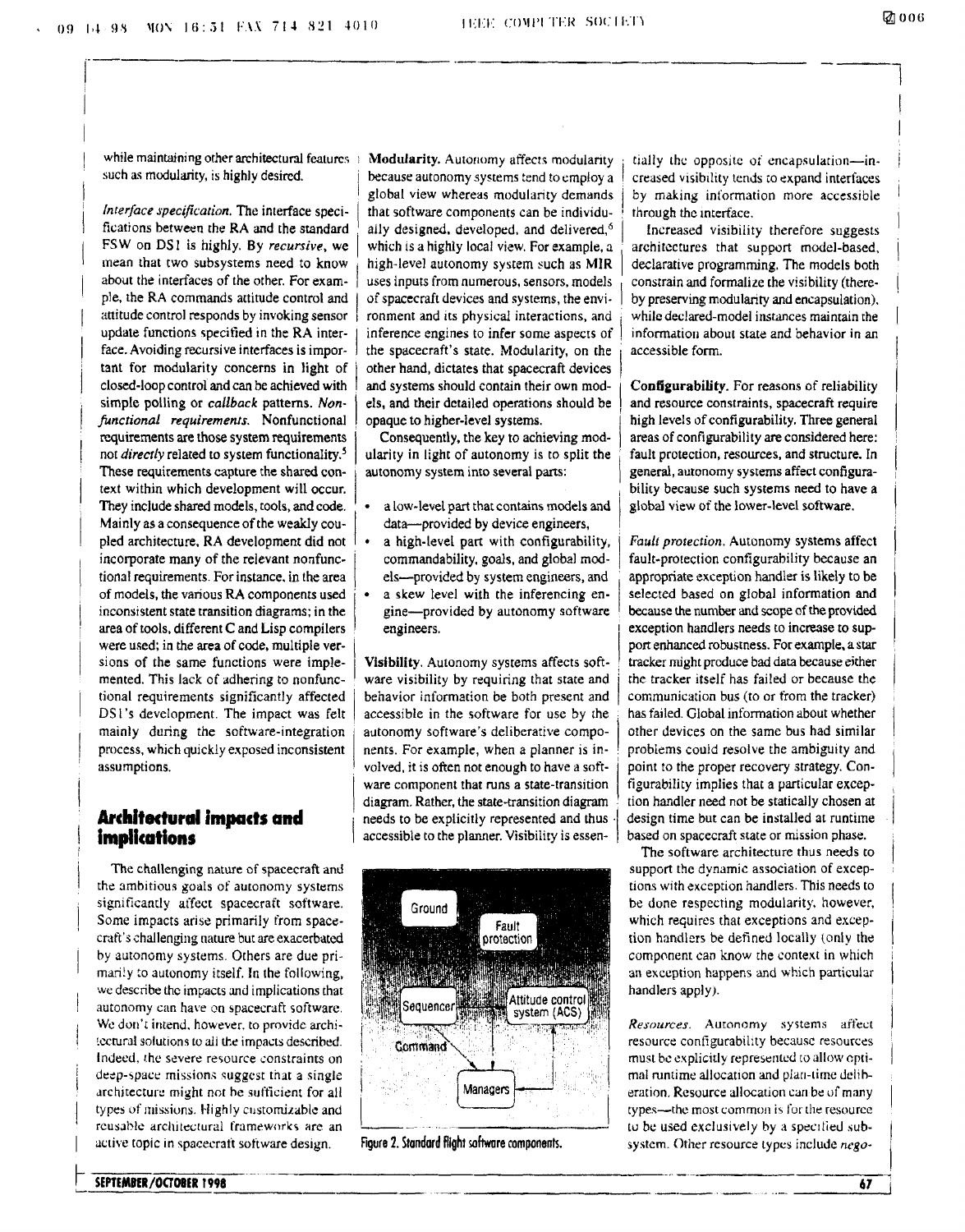$\mathbb{R}$ 

I

I

!

I

I

i

!

!

i

!

I

1

!

1

1

!

1

*tinted* or *prioritized* resources. **As** with exception handlers, configurability implies that the basis for allocation need not be statically chosen and might be based on both local and global information.

I

i

1

I

I

!

!

I

I

I

i

i

I

I

!

I

Consequently, the software architecture should explicitly model spacecraft resources and provide resource managers that serve as the brokers for resource-allocation requests and as the protectors against resource oversubscription.

*Stmctuml.* Autonomy systems affect structural configurability because global spacecraft models can better isolate failed components and because robustness in the face of replaced. Structural configurability allows for different components to be employed in response to different requirements, faults, or resource limitations. An example is to replace a faulty physical gyroscope with an inferredstate, virtual gyroscope.

**A** wider variety of spacecraft software components thus need to allow their structural subcomponents **to** change dynamically. **Large** numbers of plug-compatible components should be provided to facilitate robust operation. This also has implications for visibi!ity, because the different components are likely to have different models, in terms of accuracy, resolution. functionality, etc.

**Asynchronousity.** Spacecraft, by their nature and in spite of our best engineering efforts. are event-based. asynchronous sysinteresting scientific events like volcanic  $\parallel$  the integration process. explosions that are always asynchronous.

Therefore, accurate software modeling of this inherent asynchronousiry requires that the software use event-based multiprocessing with a preemptive scheduler. Event-based processing ensures that external events map accurately into software events. Multiprocessing is required because events arise independently and simultaneously from different sources. Preemptive scheduling acknowledges that some evcnts are more important than others and that there cannot be one processor for each source of events.

**Dynamism.** Spacecraft exist in *a* dynamic environment and are **cxpectat** to perform difgoals, at different times. Examples of deepspace mission activities are launch detumble. and checkout, thrusting cruise, and encounter.

The software architecture thus should avoid, where possible. a priori limitations on the computational resources allocated to any particular component. Like other resources, computational resources should **be** explicitly modeled and allocated dynamically.

Integration. Autonomy systems affect integration because autonomy technology fun- $\frac{1}{2}$  plete picture of the system execution. damentally provides closed-loop control, which requires lower-level software to pro- ' **Testing.** The expense of spacecraft failure vide feedback for the autonomy system. This  $\parallel$  dicrates that spacecraft software be thor-

**SPACECRAFT EXIST IN A** DYNAMIC ENVIRONMENT AND ARE EXPECTED TO PERFORM DIFFERENT ACTIVITIES, DERIVED FROM HIGH-LEVEL **GOALS, AT DIFFERENT TIMES.** 

between the higher- and lower-level components, making it difficult to develop and test components independently.<br>
Consequently, the software architecture

should forbid recursive interface definitions, terns. Faults occur, and those faults are always  $\parallel$  and avoid modeling of low-level components asynchronous. Sensor states change based on  $\frac{1}{2}$  within higher-level components. Doing this, actuation; those changes are asynchronous | and having well-specified interfaces, inowing to various sources of indeterminacy.  $\vert$  creases the probability of producing fully The environment is unpredictably rife with functional, modular, tested components for

> **Tools. A** good set of tools can make any software system easier **to** develop, rest, and maintain. This is particularly true of autonomy technologies, which systems typically have complex interactions among components. For example, configuration management tools can be used to increase the likelihood :hat changes in one part of the system will be propagated to other affected parts. Visualization tools can help in understanding system behavior. This can be difficult to do manually, due to large amounts of data and the asynchronous nature of the processtools to visualize the message traffic between | dynamically change the scale of simulated

I

ferent activities, derived from high-level  $\frac{1}{2}$  components and to visualize the execution of plans.' Thcse tools let users casiiy get gestalt vicws of the overall system behavior and interactively investigate particular problematic **aspects.** 

> Interactions between components should thus be made explicit, to delimit the scope of changes.Accessibility to the runtime execution *of* Components is important for visualizing **and** analyzing system behaviors. Ideally, components should log and timestamp all their state transitions to provide a com-

faults requires that components be readily  $\parallel$  introduces a necessarily tight coupling  $\parallel$  oughly tested prior to use, which is typically several times more time-consuming and expensive as creating the software initially. The added complexity and functionality of autonomy technologies compounds this prob lem. There are aspects of the software architecture. however, that can facilitate this task.

> *Unit testing.* **As** discussed earlier, autonomy systems tend to be highly coupled. Thus, to thoroughly unit-test an autonomy component (such as the EXEC), system designers need to know not only how it functions internally, but also how it responds to the behavior of other system components. Thus, they must often be able to embed the component within rhe system, which is generally not possible because the various system components are being developed concurrently.

> The architecture thus should allow system designers to *stub out* individual components and replace them with functionally equivalent (but simpler) modules. **A** message-based publish-subscribe architecture. such as is used on DS1, makes it relatively easy to replace one component with another.

> *Sirnulurion.* Because spacecraft hardware is a scarce resource, **and** is typically not even available during software development, adequate hardwarc simulations are essential to testing. Different components, however, have different simulator requirements. Some, such **as .4CS,** need to simulate dynamics; for other components, kinematic simulation suffices. In spite of this, all simulations should be **based** on consistent hardware models.

simulation's fidelity. The simulator should Therefore, a single, multiresolution simulatur should be used, allowing scaling of *the*  ing. For instance, for **DS1**, we developed <sup>1</sup> also support fault injection and the ability to